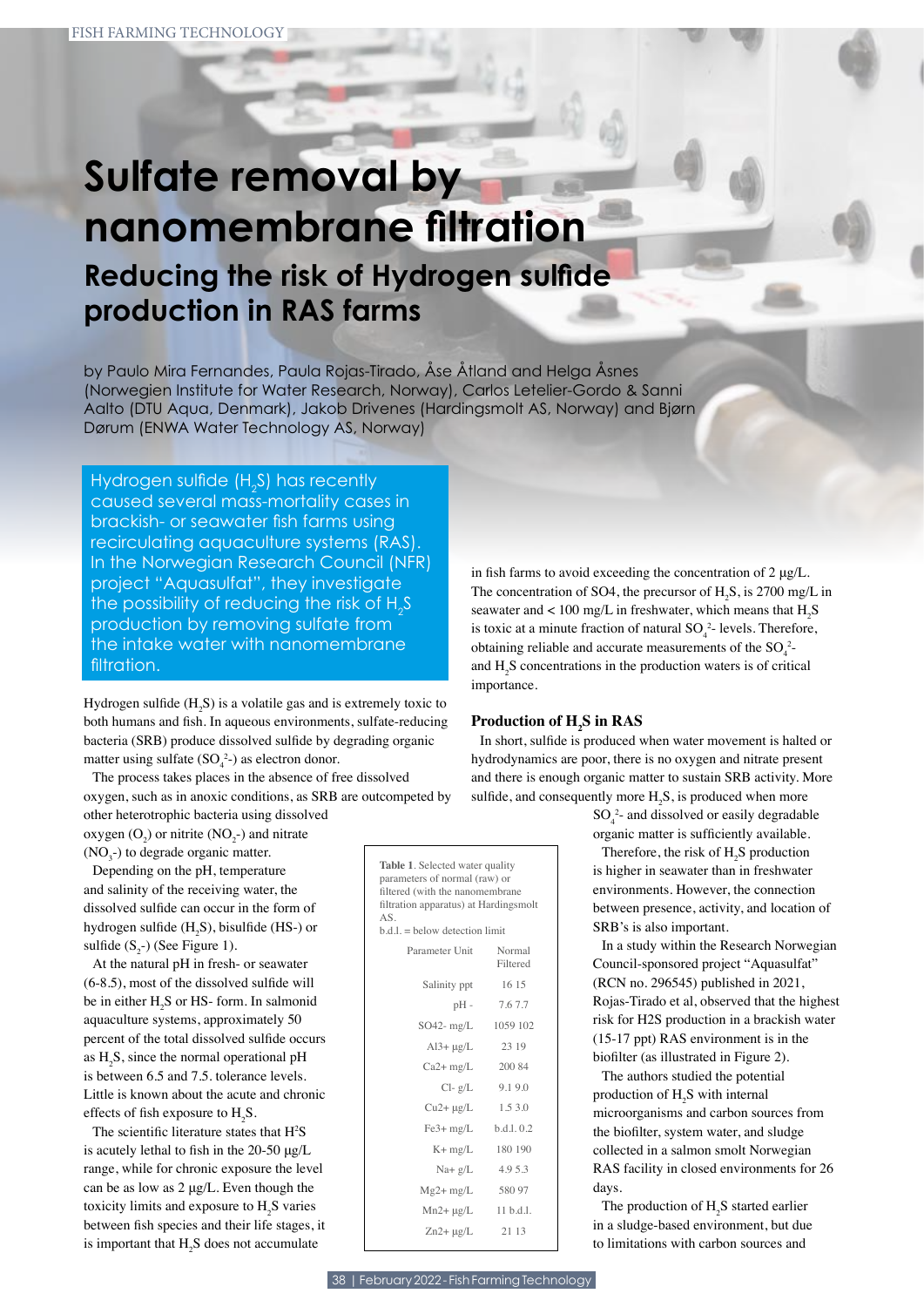## FISH FARMING TECHNOLOGY

bacterial activity, and the highest  $H_2S$  concentration obtained with sludge was much lower than the one obtained with bioflter biomedia.

The high  $H_2S$  production potential of biofilter biomedia could be due to the higher bacterial production and activity in bioflters, which, coupled to the abundance of  $SO_4^2$ - in brackish water, led to a higher production of  $H_2S$  and for a longer period in biofilters than in sludge environment.

General recommendations to prevent  $H_2S$  incidents in aquaculture systems, and RAS in specifc, are to maintain Nitrate nitrogen ( $NO<sub>3</sub>$ )- levels high, to avoid dead zones as much as possible, to keep biomedia aerated and agitated, to degas effciently, and to improve hydrodynamics and bioflter/reactor design.

### **Removal of sulfate by nanomembrane fltration**

One possibility to decrease  $H_2S$ -related incidents in aquaculture is via the removal of  $SO_4^2$ - from the rearing water. To test this, a nanomembrane fltration apparatus (80 nm, Figure 3) was installed at Hardingsmolt AS (Tørvikbygd, Norway) to fltrate divalent ions from the intake seawater, and use in post-smolt salmon rearing at 15-17 ppt.

After two weeks of continuous membrane operation without significant downtime, the apparatus managed to reduce  $SO_4^2$ concentration by approximately ten times as compared to the expected  $SO_4^2$ - concentration at 17 ppt (102 vs 1060 mg SO42-/L, as shown in Table 1).

To test  $H_2S$  production dynamics in an extreme scenario of halted bioflter media movement in fltered or non-fltered system water, bioflter, system and intake water samples were incubated in 2-L fasks in a similar fashion to Rojas-Tirado et al. (2021).



The reactors were monitored every second day for 42 days and spiked with acetate on day 26 to a fnal concentration of 180 mg/L, to simulate an extreme feed load scenario.

The first signs of  $H_2S$  production in the reactors occurred at day 4 in the raw water reactors and at day 8 in fltered water reactors. The production of  $H_2S$  reached its peak at day 12 in the raw water reactors and 14 in fltered water reactors. After day 14 in both reactor types, the concentration of  $H_2S$  slightly decreased, until the reactors were spiked

with acetate on day 26, after which H<sup>2</sup>S concentration increased again, indicating the reactors were limited with organic matter substrate before day 26.

The timing and intensity of peak  $H_2S$  in each reactor type were different, and this could probably be attributed to differences in the  $SO_4^2$ - start levels. However, it is important to note that, even though  $SO_4^2$ - concentration was 10 times lower in the filtered

**Future proofing your aqua feed** production starts with co-creating the perfect fit.

Let's build or upgrade your aqua feed mill.

www.aarsen.com/process/aqua-feed

# All great ideas start with a dialogue. What's your ambition?

We at van Aarsen believe that sharing know-how and co-creation are essential in fnding the perfect ft. Whether you are looking to modernize or expand your aqua feed production, want to replace aging machinery with future-proof innovations, or need advice in the planning and setup of a completely new aqua feed mill, Van Aarsen is the knowledge partner for you. Take a look at our website.



The vital link to your feed chain